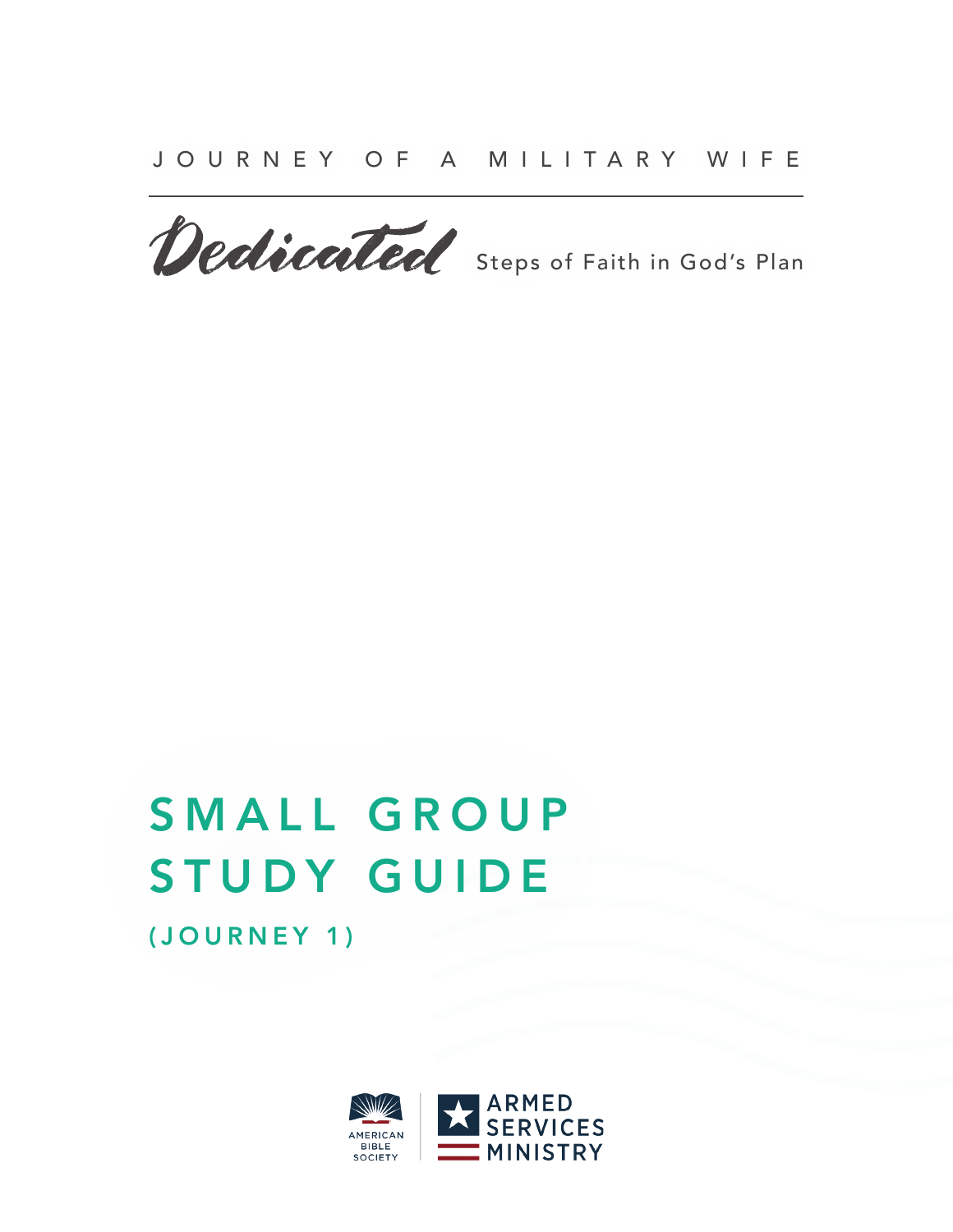# A Channel of Blessing (Week 1)

Waypoints  $1-5 \cdot$  Genesis 12:1-3

### Stop and get your bearings

What highlights from the readings of the past week would you like to share with the group?

#### Where shall we go?

Turn to a partner and discuss the following questions:

- What was the most significant journey you ever took?
- What was one thing that made the journey memorable?

#### Read the map

How can you, as someone in a military community, relate to what God asked of Abraham?

# Take time to explore

What are the promises listed in Genesis 12:1–3?

Read Genesis 11:29–30 in light of these promises. Was there any reason these promises to Abraham may have seemed a little far-fetched?

 $BLESS =$ 

How has this definition of blessing played out in your life?

How have you been a blessing to others since you've become a military wife?

What are ways you and your family have been blessed by military life?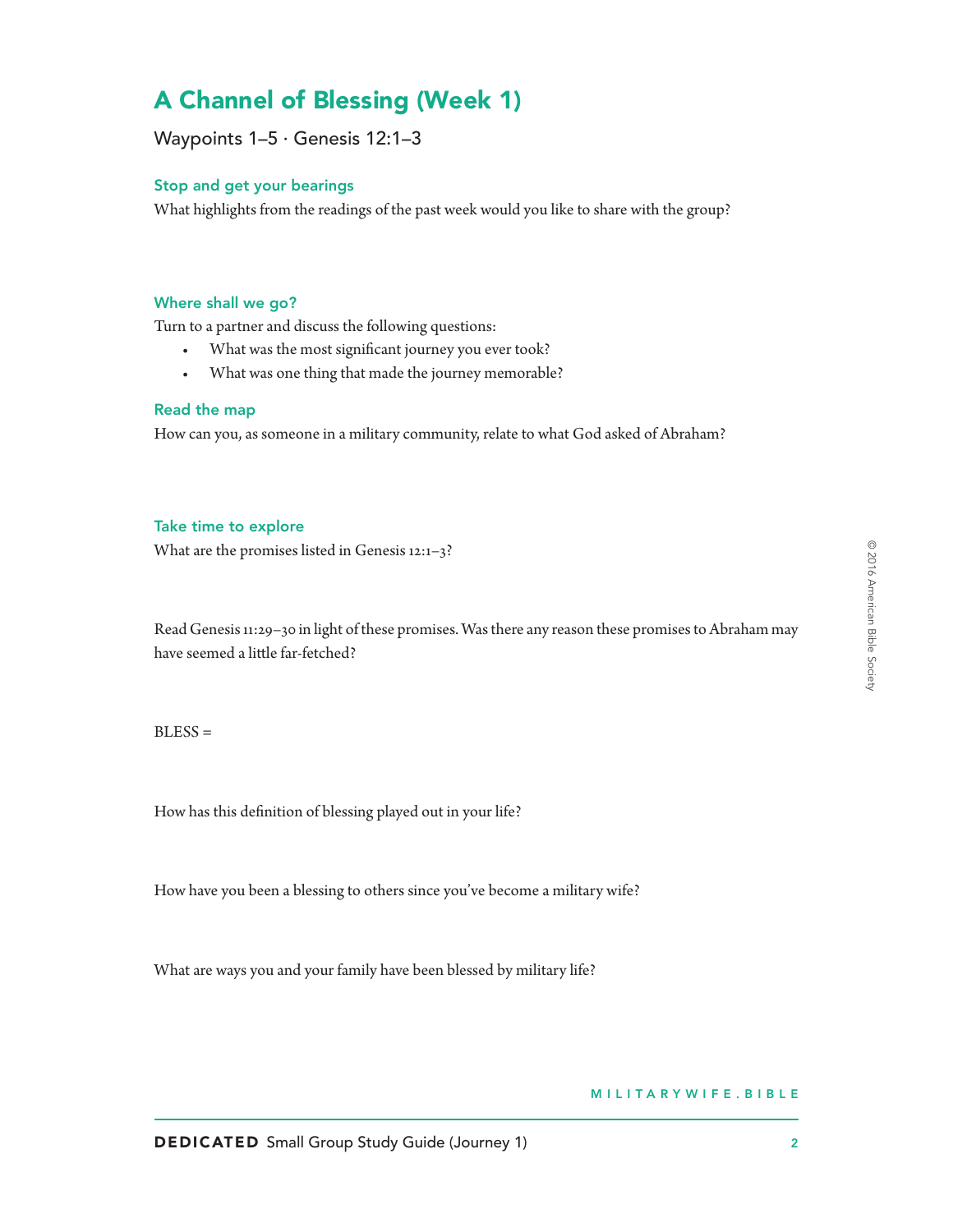Read veteran military wife Ronda's description of her military life and underline anything that resonates with you. When everyone is finished we will take time to discuss our thoughts.

Ronda describes her life as a military wife as "blessed." She says, "I'm so thankful for all the amazing experiences I have had because I married a soldier. I have met some incredible people on this journey. Although I never thought leaving Hanover, Pennsylvania would be good for us, I was completely wrong. Leaving my hometown was and is the best thing that ever happened to me. It allowed me to experience people and places that I otherwise would not have. Even though I miss family and friends, I would not trade my life for anything else. I am blessed!"

#### Pack your bags

Join with no more than four people and have a five-minute brainstorming session on ways you can be a channel of blessing as a military wife. Have someone record your ideas to be added to the collective chart. Commit to praying for one another throughout the week and plan to report on a way you have put into practice one of the things on your list.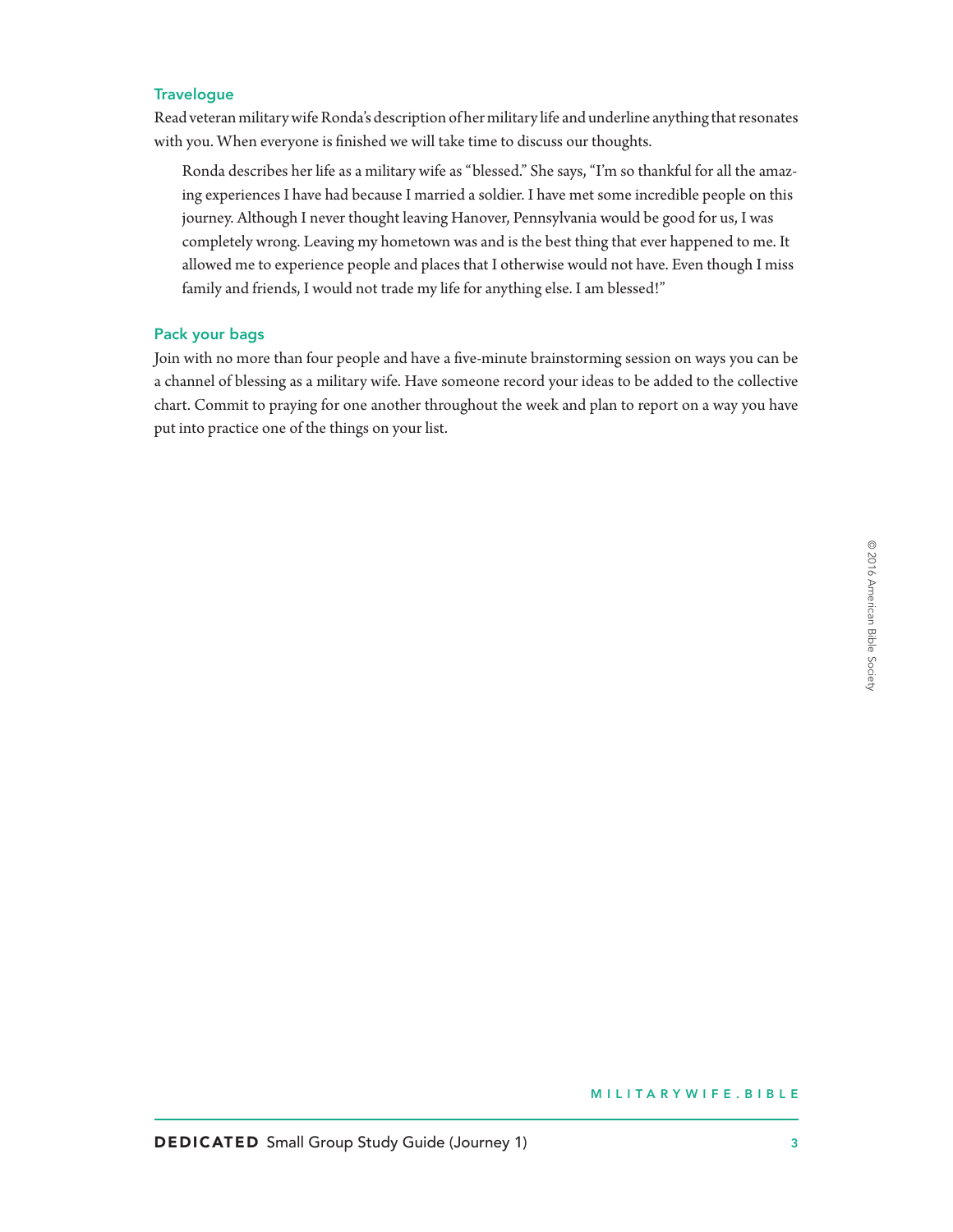# A Challenge to Faith (Week 2)

Waypoints  $6-10 \cdot$  Genesis 12:4-10

#### Stop and get your bearings

What action from last week did you put into practice?

What highlights from the readings of the past week would you like to share with the group?

### Where shall we go?

Discuss with a partner the most challenging journey you have ever made.

- What made it challenging?
- Did the challenges override the pleasure of the journey?
- Were you tempted not to go, or turn around and go home?
- What made you keep going?

### Read the map

What do you see as the challenges in Genesis 12:4–10 for Abraham and his traveling entourage?

What might the presence of Canaanites in the land mean to Abraham and the promise God made to him?

What did Abraham do in light of the challenge of a famine?

Do you think he made the right decision?

#### Take time to explore

Can you relate to any of the challenges Abraham faced in your own journey as a Christian?

Can you relate to any of the challenges Abraham faced in your journey as a military wife?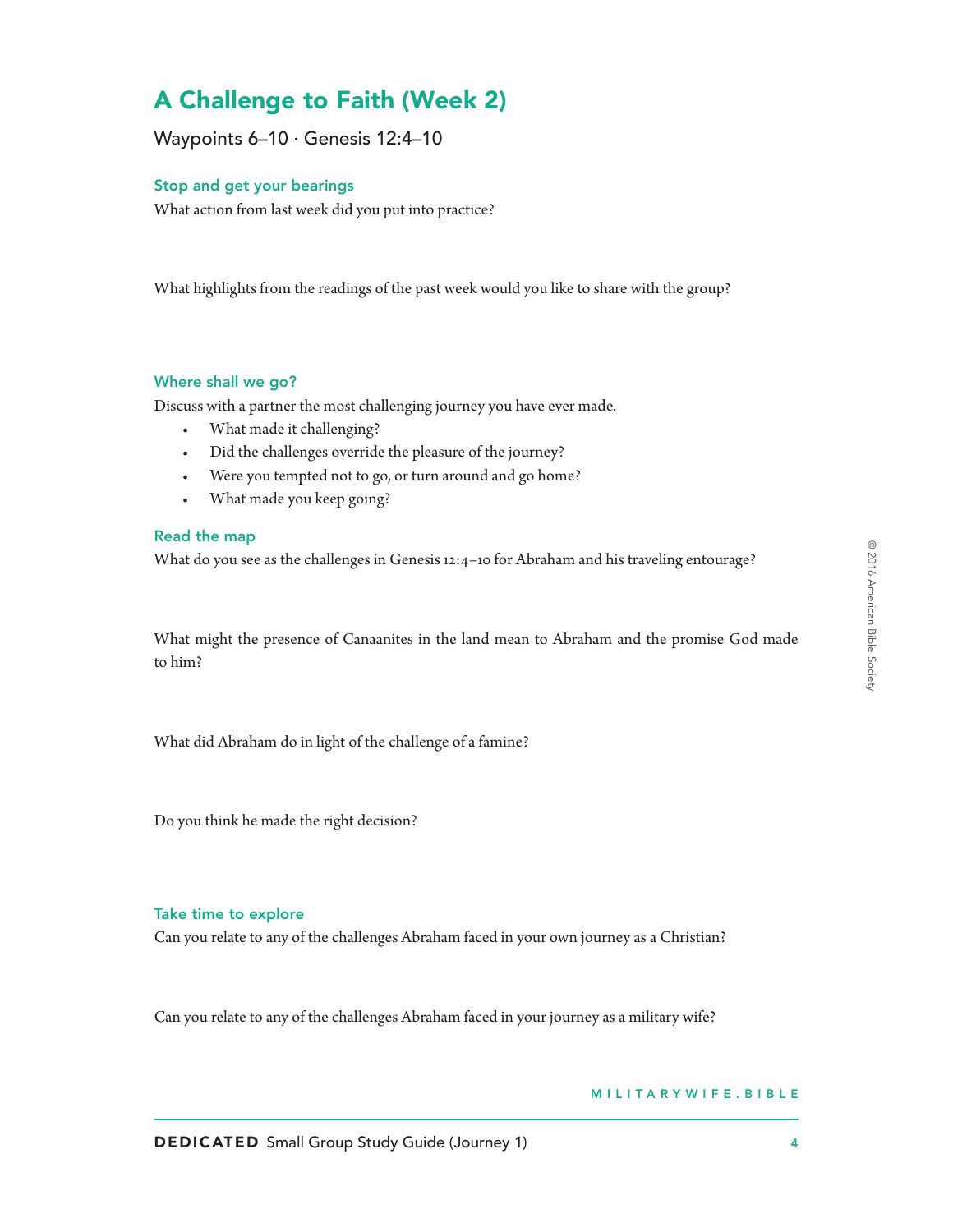Psalm 37 emphasizes the security of those who walk by faith in God. What are the challenges and blessings that come to those who have their steps established by the Lord? *(Record your answers. You will be invited to add your discoveries to a group chart at the end of the activity.)*

#### **Travelogue**

Read the words of Bonnie about the challenges of being a military wife. Underline anything that stands out to you.

"When I'm asked about military life, I'm very careful not to paint a rosy picture. The challenges are real, the sacrifices are sure, and the headaches of living with a government system can be painful. But here's the thing—I would do it all over in a heartbeat. The challenges of military life made me more adaptable, the sacrifices made me more compassionate, and the headaches made me more patient. I learned not to dwell on the negative, but instead to seek out friends who would help me find humor in the situation and point me to truth in God's Word. God used the challenges to grow me. I'm forever grateful."

#### Pack your bags

Is God asking you to take a step of faith in some area? What are the challenges that keep you from taking the first step? In the space below, write one word that represents your challenge. You will be invited to speak out your word during the closing prayer.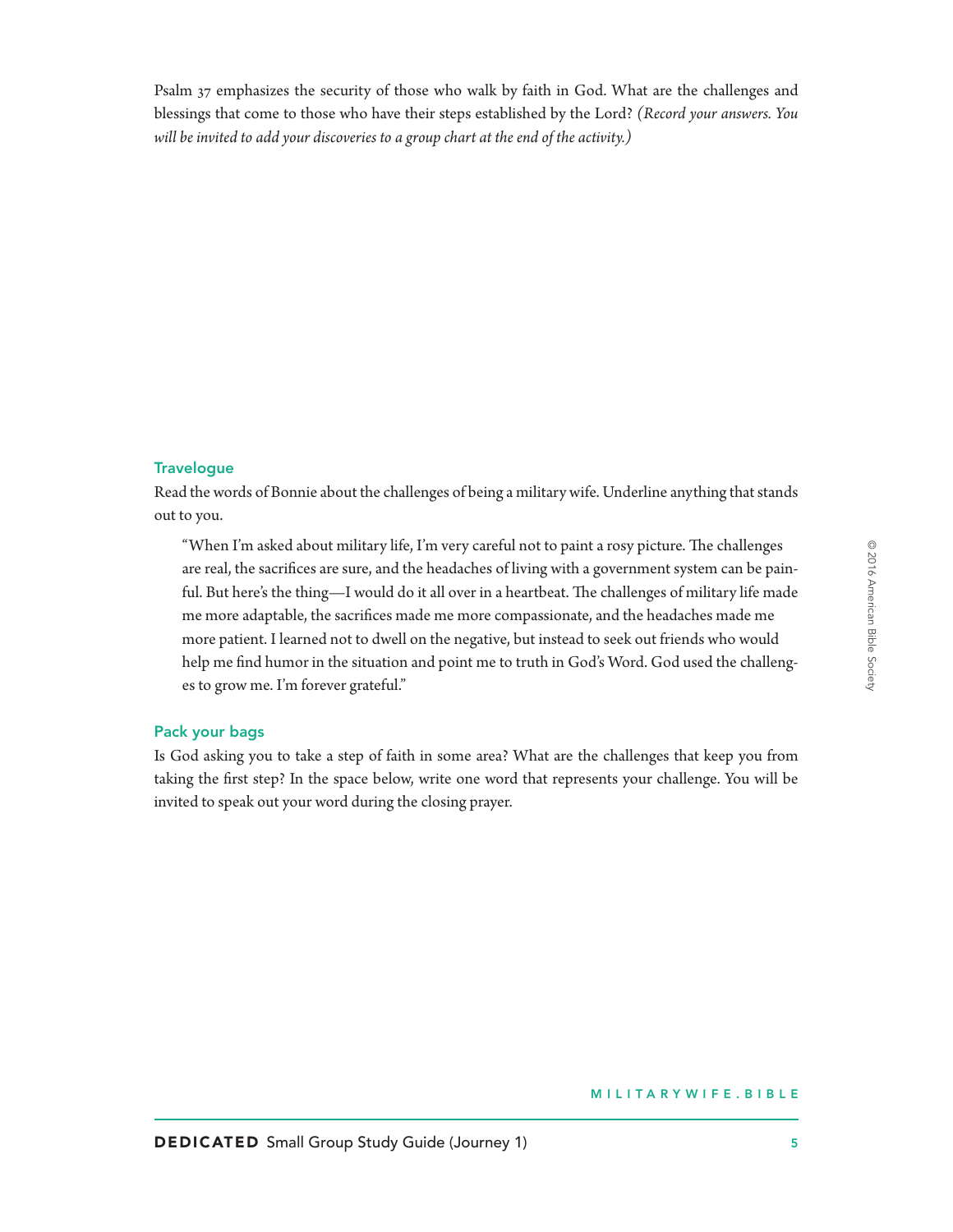# A Choice to Trust (Week 3)

Waypoints  $11-15 \cdot$  Genesis 12:11-13:18

#### Stop and get your bearings

What highlights from the readings of the past week would you like to share with the group?

#### Where shall we go?

Win or lose game: Choose a bag and share the contents with the group.

What did you base your choice upon? How did you feel when you made a poor choice? When you saw some of the prettier bags did not have the best content, were you more cautious in your choice?

## Read the map

What were some of the choices you read about this week from Genesis 12 and 13?

### Take time to explore

Join with two other people and read the verses below. Develop a plan for making the choice to trust God based on biblical principles found in these scriptures. Make a creative poster of your plan to share with the larger group.

- Psalm 119:44–45
- Joshua 1:8
- Proverbs 3:5-6
- John 16:13
- Proverbs 13:20
- Psalm 1:1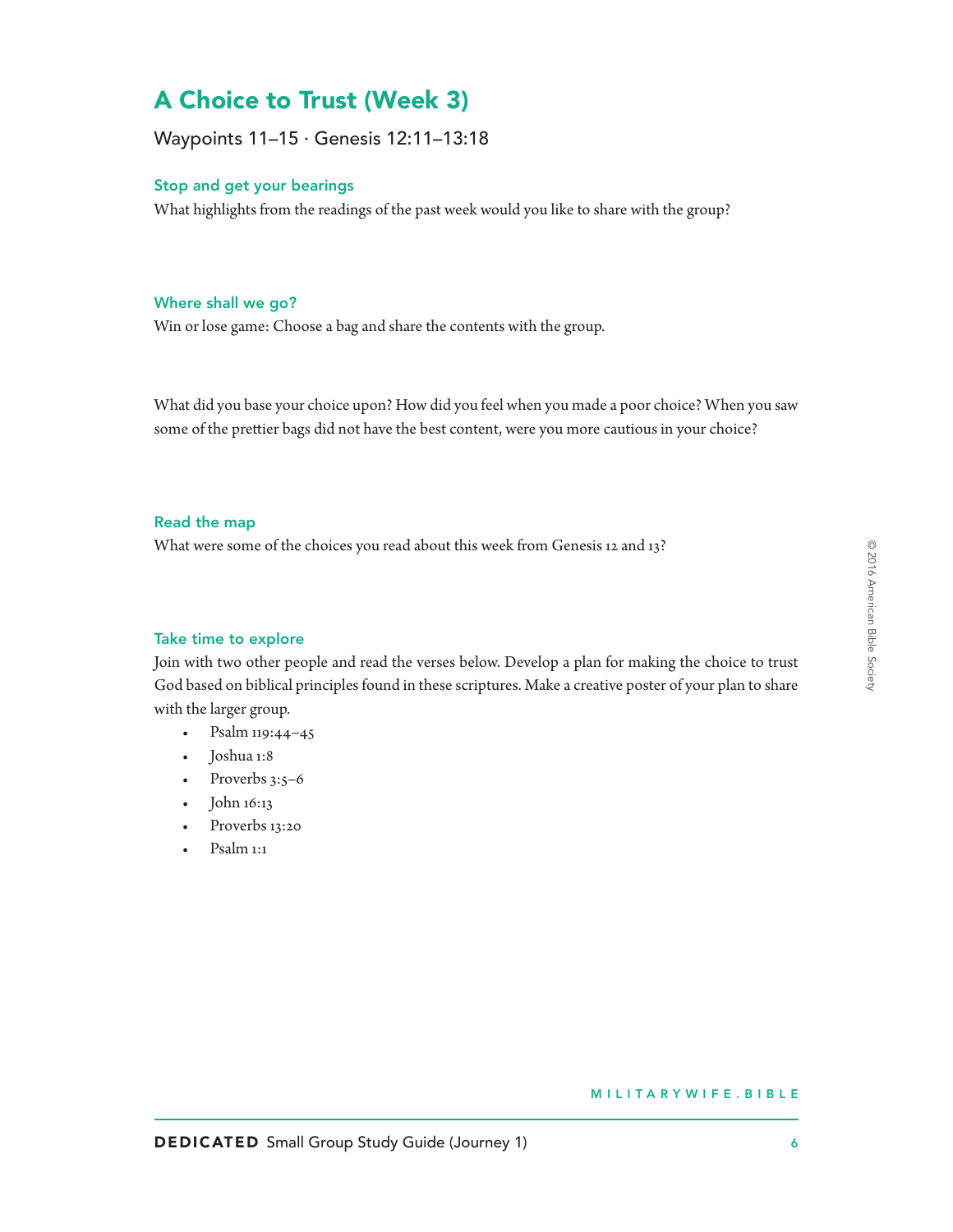Young military wife Bethany writes about some choices she has made in her journey. Read her account and underline what resonates with you.

Being a military wife was foreign territory for me when my husband enlisted. However, being in unfamiliar territory was not new to me, due to mission trips, study abroad, and living overseas for the first four years of our marriage. I took what I learned from those experiences, and I purposed in my heart to trust God in the newest "unknown" ahead of me, to go forward open-minded and open-hearted. I truly have grown in my faith and my walk with God since my husband joined the Army. I have come to see how loved and accepted I am by God and that He really is sovereign and trustworthy.

My husband and I recently attended a marriage seminar. Spending that weekend together, along with putting into practice the tools we learned there have been one of the best things for our marriage. I believe it is important to be purposeful in doing things to strengthen your marriage. I have been very thankful we had that opportunity before my husband deployed, and I believe our communication through the deployment has been better because of it.

What are your observations?

## Pack your bags

Waypoint 15 described two friends who walked in their military community and prayed for one another, their families, and their military community. If weather permits join with one other person and take a five-minute walk outside. As you walk, share and pray for one personal need and one need you see in your community.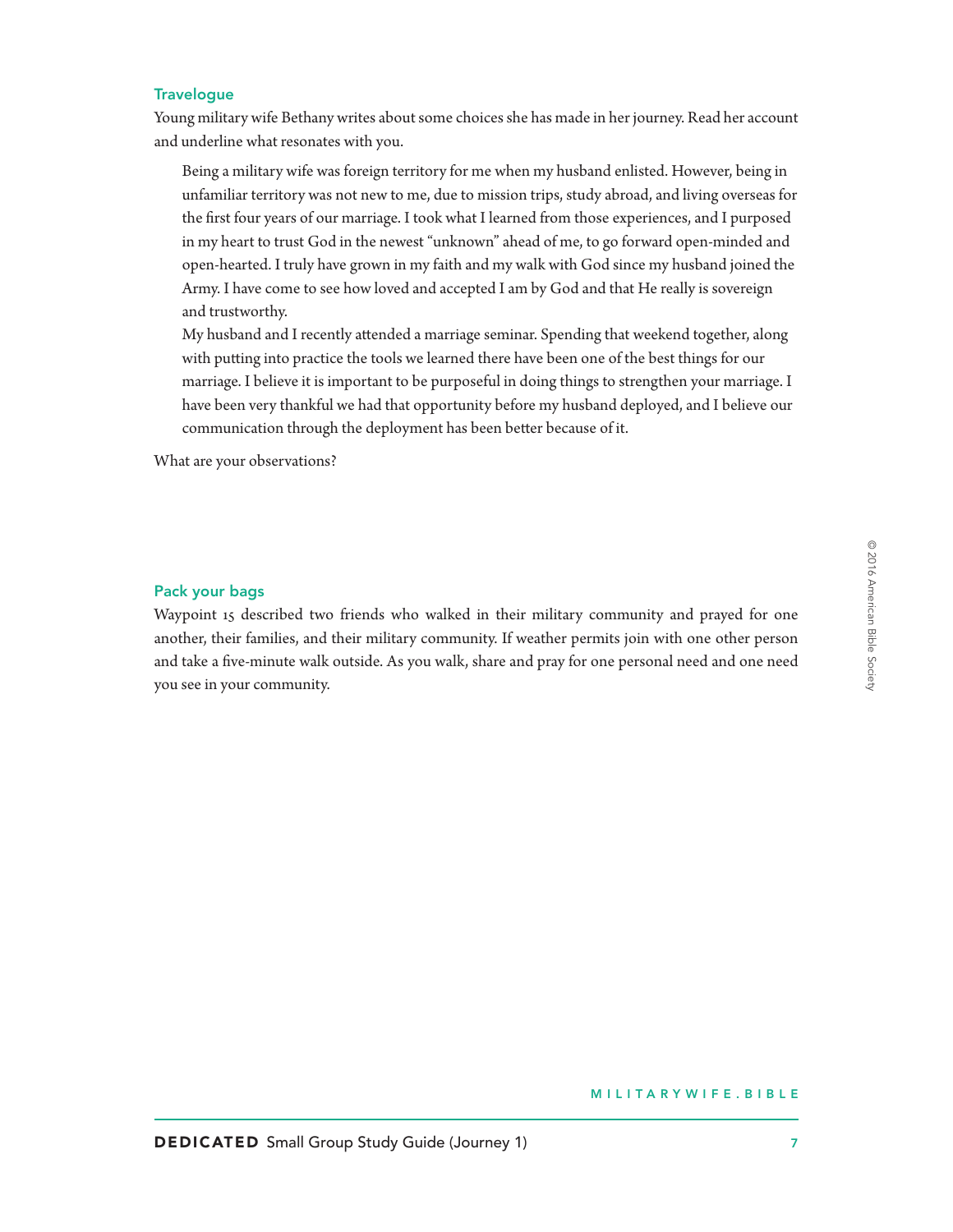# A Champion of Righteousness (Week 4)

Waypoints  $16-20 \cdot$  Genesis  $14:11-16:2$ 

#### Stop and get your bearings

What highlights from the readings of the past week would you like to share with the group?

# Where shall we go?

With a partner answer this question:

If prizes were given for \_\_\_\_\_\_\_\_\_\_\_\_\_\_\_\_\_\_\_\_\_\_\_\_\_\_\_\_ I would be the champion.

Give a brief reason why you chose your answer.

#### Read the map

What were some situations you read about this week that called for a champion?

How was God the champion in all these situations?

What words of greeting does God use in addressing Abraham in Genesis 15:1?

What cause would Abraham have to be fearful?

What does Genesis 15:6 say about Abraham?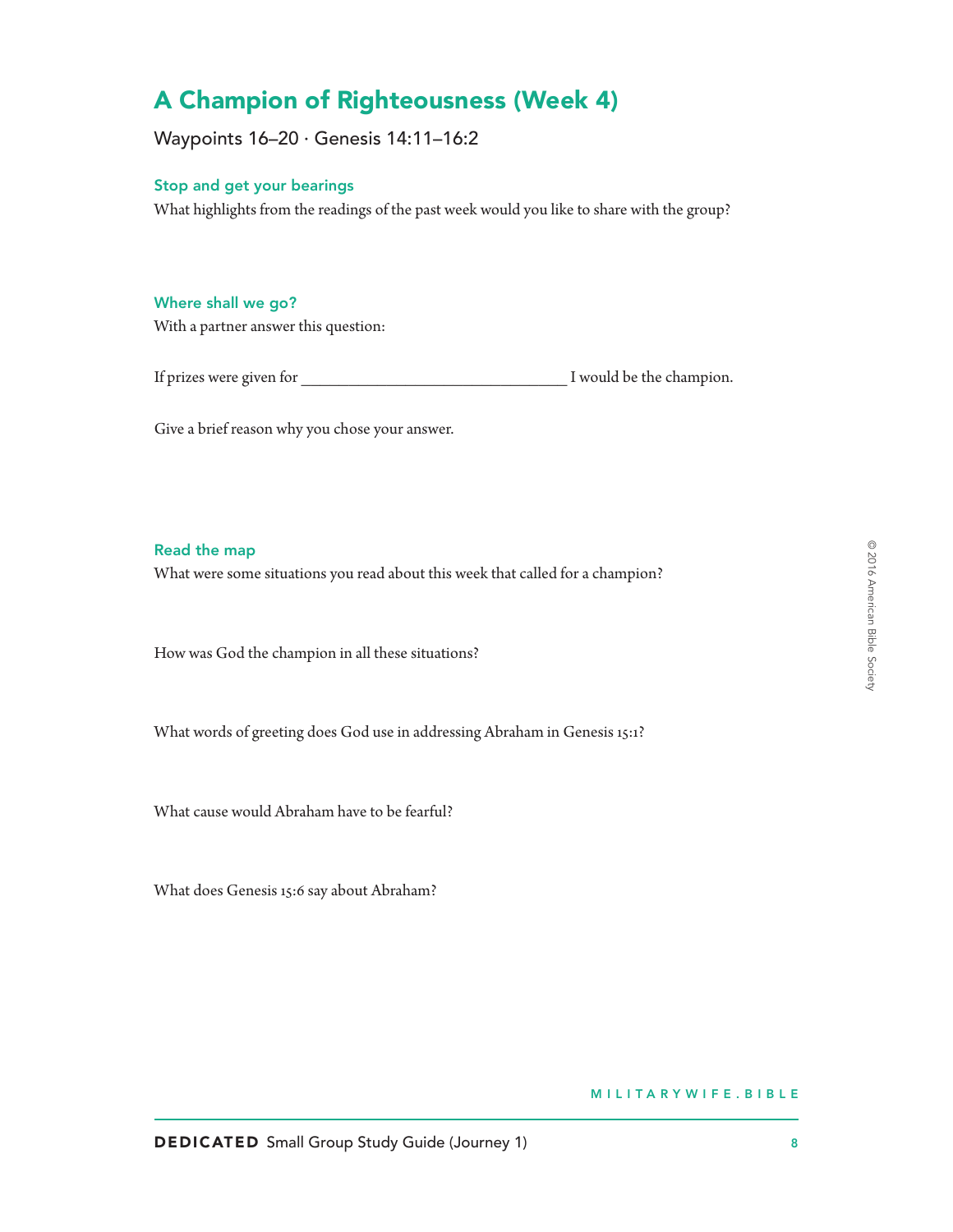#### Take time to explore

Join with two other people and read the following verses. What messages do these scriptures convey about God as your champion?

- Jeremiah 20:11
- Isaiah 19:20
- Isaiah 42:13
- Psalm 50:15
- Psalm 18:6
- Psalm 27:5

How do you see God acting in your life to show he is with you—even in the waiting?

#### **Travelogue**

Military wife Kristin writes about being a champion for others even when she felt like she needed one for herself. What do you think? What military wives have been your champions? How did they do this for you?

"As a twenty-something who had been married for all of three months, I complained to a retiree wife that nobody was mentoring me. She asked me if I was doing that for a younger wife. I looked at her blankly until she gently but firmly pointed out that there were already younger wives in the squadron whom I could be mentoring. So, I did more mentoring than I was mentored, but how else will it happen?" In the process of being a champion for another Kristin learned much about her role as a military wife. Today, she is a sought-after mentor and friend.

#### Pack your bags

Is there an area in your life in which you need God to be your champion? Write a brief prayer in the space below and commit that request to him.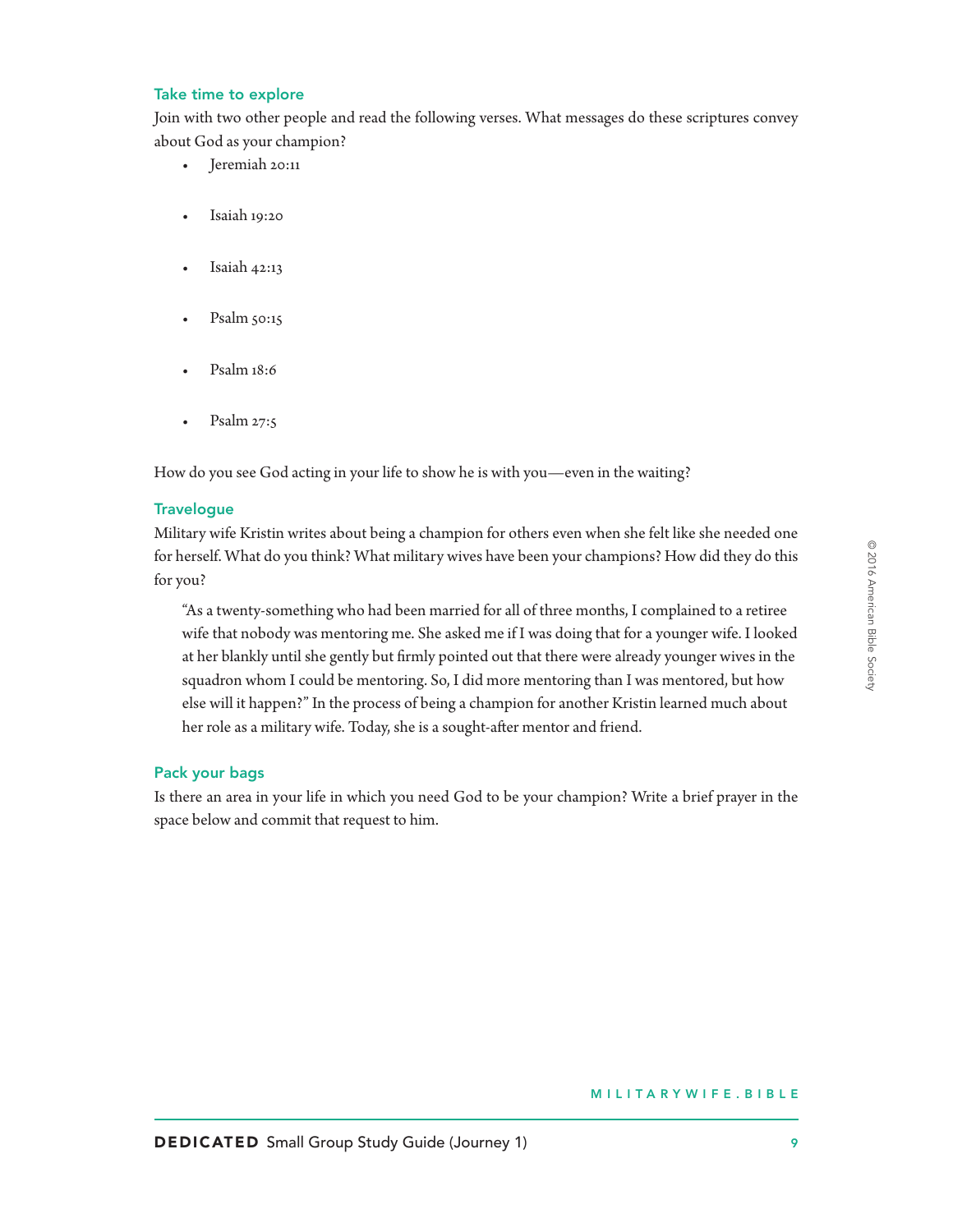# A Change of Character (Week 5)

Waypoints 21-25 · Genesis 16-19

#### Stop and get your bearings

What highlights from the readings of the past week would you like to share with the group?

#### Where shall we go?

Turn to a partner and share anything you know about your name. Do you know why you were given the name? Do you know what your name means? How do you feel about your name?

#### Read the map

*God Knew Hagar's Name* From your reading of Genesis 16, what do you know about Hagar?

*God Knew Abraham's Name* What significant event takes place in the life of Abraham in Genesis 17:5?

# *God Knew Sarah's Name*

What made Sarah laugh in Genesis 18:12?

#### Take time to explore

#### *God Knows Your Name*

Have a meeting with two other people and discuss the following: A true encounter with God Almighty changes a person. If you follow Christ now, how have you changed since becoming a Christ follower? What steps are you taking to keep your relationship with God growing strong?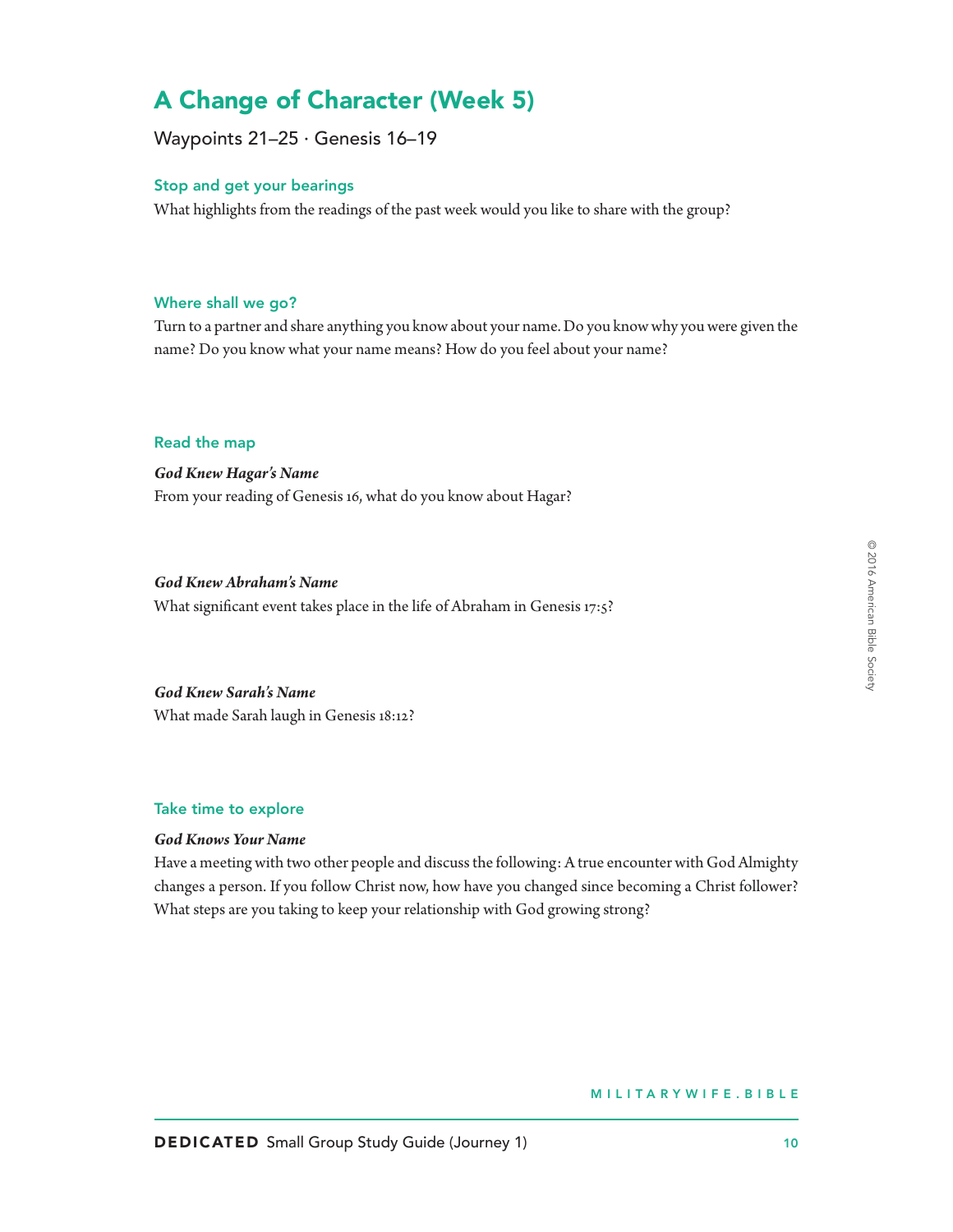Read the paragraphs below and underline anything that resonates with you. You will have an opportunity to share your thoughts when everyone is finished.

The words spoken to Sarah, "Is anything too hard for God?" are not meant to be a verse we claim in order to change our circumstances. God can certainly change circumstances, but sometimes the toughest thing for us is to accept our circumstances and grow through them.

Veteran military wife Judy encourages her military sisters to "Maximize the military experience instead of begrudging the sacrifices that come with the commitment." Sometimes the sacrifice is hard—but it comes with the promise that God knows your name. God is aware of your situation and will use the difficult circumstances for good in your life.

#### Pack your bags

Read the verse below aloud together.

*But now thus says the LORD, he who created you, O Jacob, he who formed you, O Israel: "Fear not, for I have redeemed you; I have called you by name, you are mine" (Isaiah 43:1).*

In the space below, write what it means to you for God to call you by name and tell you "you are mine."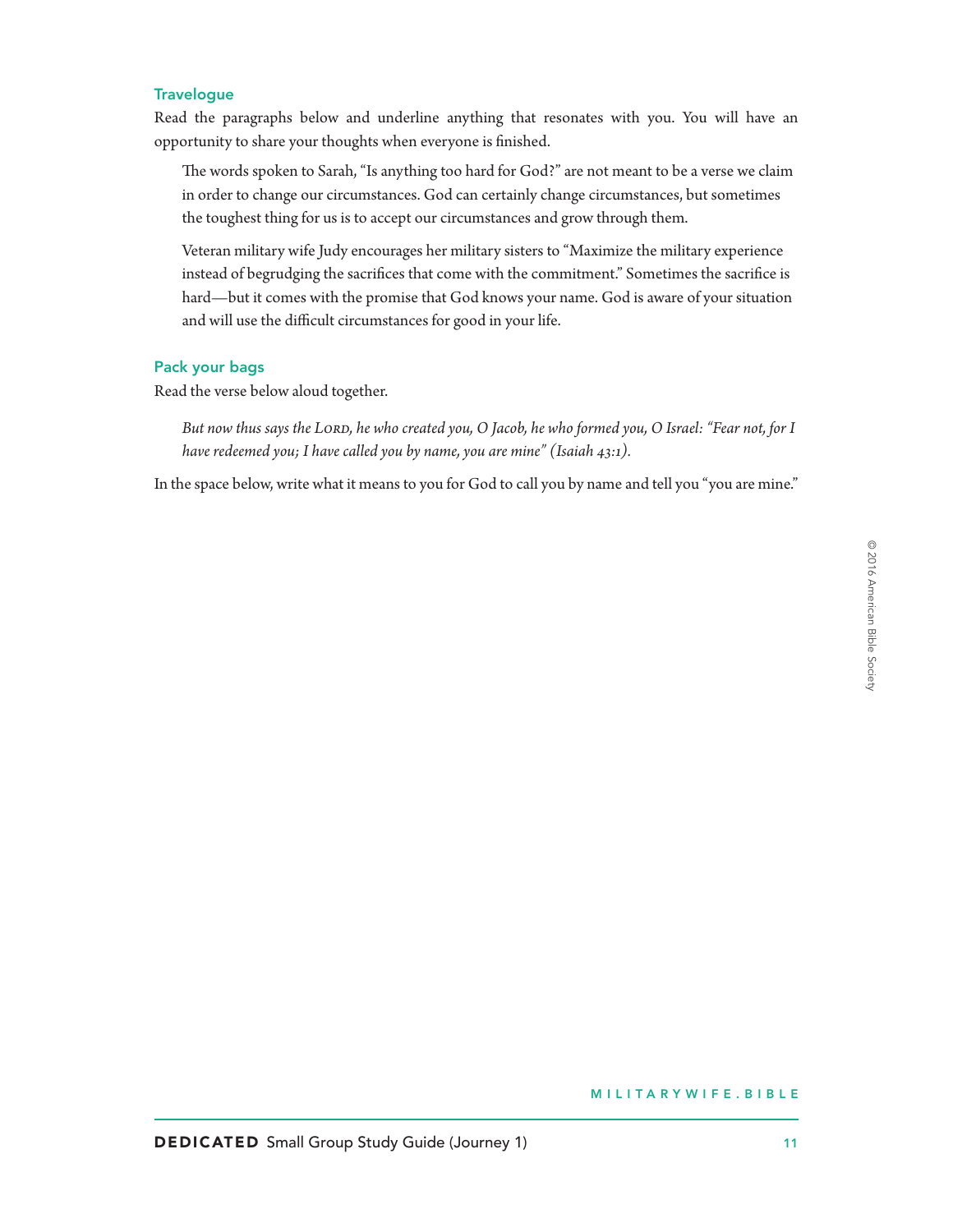# A Cherished Life (Week 6)

# Waypoints  $26-30 \cdot$  Genesis 20-25

#### Stop and get your bearings

What highlights from the readings of the past week would you like to share with the group?

#### Where shall we go?

Imagine that after living twenty-plus years as a military wife, you have the opportunity to write the epitaph for that time period. On the paper provided, write an epitaph for yourself that says something about the kind of military wife you hope to be remembered as. Share your finished product with someone sitting close to you.

#### Read the map

Join with two other people and create a simple epitaph for Abraham and Sarah. Be ready to share your creation and explain why you chose your statement.

#### Take time to explore

Abraham died with a strong sense that he had pleased God. There can be no greater epitaph. Join with two different people to read the following verses and discuss the questions that follow.

- Romans 4:13
- Galatians 3:9
- Galatians 3:14
- Hebrews 11:8
- Hebrews 11:17

What theme ties these verses together?

Tests of our faith can actually serve to strengthen our faith. Can you recall a time when your faith was tested? What was the result?

How does the example of Abraham and Sarah's faith encourage you in your own journey of faith?